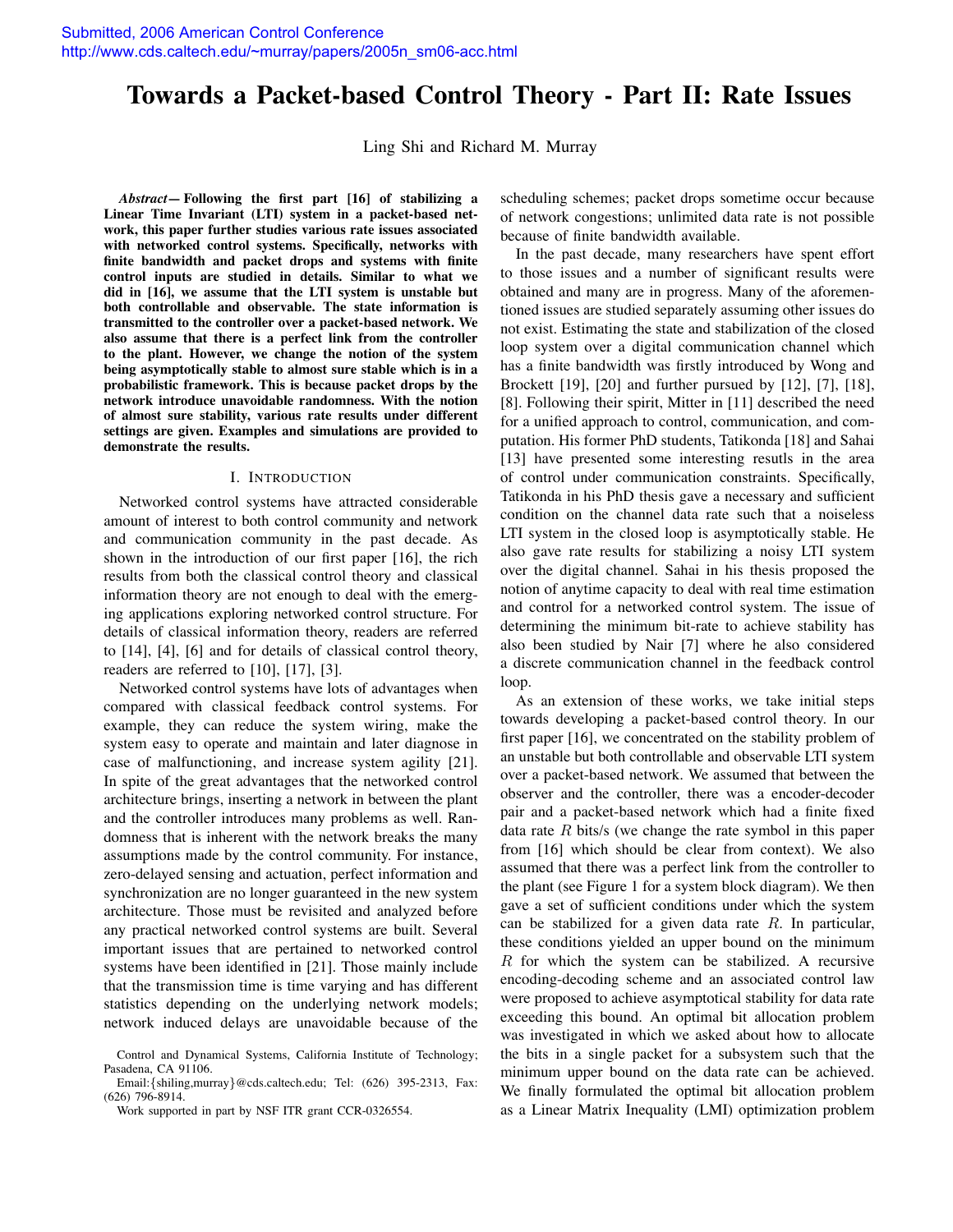which can be solved efficiently using standard Semi-definite Programming (SDP) solvers.

In this paper, we consider the same rate issue but under different settings. Firstly, in our first paper, we assume there is no packet drops in the network. Here we do not assume this and we give corresponding rate result with a packet-dropping network. Secondly, systems with finite control inputs are considered. Then we combine the analysis together to link the rate issues, packet drops and finite control inputs into a single framework. We also changed the definition of stability from asymptotically stable in the sense of Lyapunov to almost sure stable. The definition of stability in the sense of Lyapunov can be found in [17] which is generally used for deterministic dynamical systems. The definition of stability in a probabilistic setting is not new. It is usually considered when there is inherent randomness in the system, for example, in the jump linear systems [5] or in stochastic hybrid systems [1]. In [5], the authors have given the most frequently seen definitions of stochastic stability. We use almost sure stability in our problem formulation which is rigorously defined in section III.



Fig. 1. Networked Control System Diagram

The paper is organized as follows. In section 2, we present the mathematical model of the closed loop system and state our assumptions. In section 3, we state the rate results under various circumstances. In particular, we consider the rate issues when packet drops from the network occur and only finite control inputs are available to the plant. Simulations are given in the end of this section. Following the main results on rate issues, conclusions and future work are given in the last section.

#### II. SYSTEM MODELING AND PROBLEM SETTING

The plant in Figure 1 that we are interested in has the following dynamics

$$
x_{k+1} = Ax_k + Bu_k, \tag{1}
$$

$$
y_k = C x_k. \t\t(2)
$$

In the above equations,  $x_k \in \mathbb{R}^n$  is the state of the system,  $u_k \in \mathbb{R}^m$  is the control input and  $y_k \in \mathbb{R}^p$  is the output of the system. We also assume the initial condition  $x_k \in \mathbb{R}^n$  is bounded. The matrix A is assumed to be unstable to make the problem interesting, *i.e.*, A has at least one eigenvalue  $\lambda$  such that  $\text{Re}(\lambda) > 0$ . We ignore the cases where  $\lambda = 0$  can also cause the system to be unstable. Furthermore, we assume that the pair  $(A, B)$  is controllable and  $(C, A)$  is observable to make the problem tractable (see [3] for definitions of controllability and observability of LTI systems). The network in Figure 1 has finite data rate  $R$ , *i.e.*, the network can deliver  $R$  bits of information per discrete time step.

# III. RATE RESULTS FOR CLOSED LOOP STABILITY

In this section, we first give the definition of almost sure stability. After a brief review on the known results when there are no packet drops and arbitrary control input is allowed, we state the main rate results with packet drops and finite controls.

*Definition 1:* System (1) is called almost sure stable if

$$
P\{\lim_{k \to \infty} ||x_k(x_0, \omega)|| = 0\} = 1,
$$

where  $\omega$  is the underlying randomness for the closed loop system.

Asymptotical stability in the sense of Lyapunov requires that for any  $\varepsilon > 0$ , there exists a time T, such that for all  $k \geq T$ ,  $|x_k| \leq \varepsilon$ . For almost sure stability, however, it is allowed that  $x_k > \varepsilon$  for any  $k > 0$  and for any  $\varepsilon > 0$ .

# *A. Arbitrary Control without Packet Drops*

In Tatikonda's thesis work [18], various rate results were given for noiseless or noisy LTI systems over digital communication channels. We briefly state his main result that our results are based on in the theorem below.

*Theorem 2:* (Tatikonda [18]) Consider the discrete time system (1) in Figure 1 where the network is a digital communication channel with data rate  $R$ . Then a sufficient and necessary condition for the overall closed loop system to be asymptotically stable is that the minimum data rate of the digital channel  $R$  satisfies

$$
R > R_{\min} = \sum_{i} \log \lambda_i(A),
$$

where  $\lambda_i(A)$  are the unstable eigenvalues of A and log has base 2.

**Proof:** See [18] for details.

QED

In his theorem, as Tatikonda was considering a digital channel in between the plant and the controller, there was no room for him to consider the delay or packet drop issues that are induced by a packet-based network. Our first paper [16] extended his result to a packet-based network which had various delay sources. Those include the transmission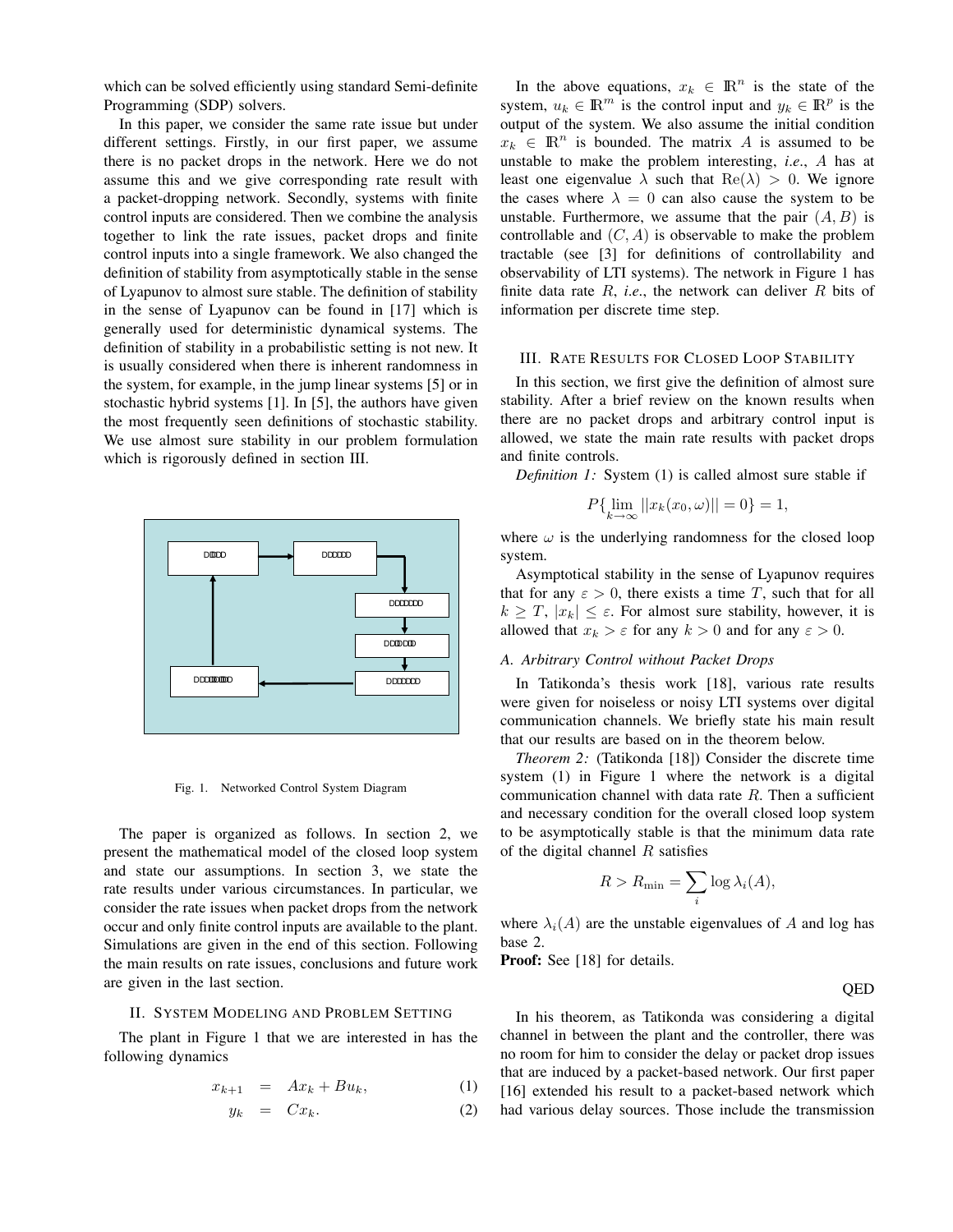delay because of the finite data rate, other maximum delay  $D$ , which could be the propagational delay, the queuing delay and so on. One of the theorems in [16] was provided below which used the equal bit allocation scheme.

*Lemma 3:* (Shi and Murray [16]) Consider the continuous version of system (1) in Figure 1 where the network is packet-based which has data rate  $R$  bits per second. Then a sufficient condition for the overall closed loop system to be asymptotically stable is that the minimum data rate  $R$ of the network satisfies

$$
R > R_{\min} = \frac{l \log(|e^A|)}{\frac{l}{n} - 1 - D \log(|e^A|)},
$$

where  $l$  is a single packet length,  $D$  is the other delays introduced by the network,  $|e^A|$  is the induced matrix norm of the matrix exponential  $e^A$  and log has base 2. **Proof:** See [16] for details.

In [16], we did not touch the issue of packet drops which are inherent with a packet-based network due to the network congestions. Furthermore, similar to what Tatikonda did, we assumed that arbitrary control inputs were available. The last assumption is in general not true as typical physical systems have limited power constraints and hence only finite control inputs are allowed. In the rest of the paper, we give new rate results which properly take the new issues into account.

#### *B. Arbitrary Control with Packet Drops*

In this section, we consider the problem of packet drops that are introduced by the network. The corresponding rate condition to guarantee almost sure stability is summarized in the following lemma. We consider the almost sure stability here because packet drops occur randomly which causes the classical notion of asymptotical stability not adequate.

*Lemma 4:* Assume packet arrivals are independently and identically distributed (i.i.d) with arrival rate  $\gamma$ , *i.e.*, a packet is received with probability  $\gamma$ . Consider the system (1) in the networked control setting (Figure 1). Then a necessary and sufficient condition on the network data rate  $R$  to guarantee almost sure stabibility for the closed loop system is that

$$
R > R_{\min} = \frac{\sum_{i} \log \lambda_i(A)}{\gamma},
$$

where  $\lambda_i(A)$ 's are the unstable eigenvalues of A and log has base 2..

**Proof:** We give two proofs for the scalar case. One is from an information-theoretic point of view and the other one is a constructive approach where specific encoder and decoder are given. It is easy to prove the general case using an information-theoretic argument similar to the scalar case.

The first proof runs as follows. Let  $N$  to be the total number of time steps that the system has run, within which, let n be the number of times that packets are received. Then for any given  $\epsilon > 0$ , from the weak law of large numbers,

$$
P\{\lim_{N\to\infty}|\frac{n}{N}-\gamma|<\epsilon\}=1,
$$

or in other words,  $n = N\gamma$  is true with arbitrarily high probability. As a consequence,  $N\gamma R$  bits of information are received with arbitrarily high probability. During the N steps, the information loss is  $N \log a$  bits due to the initial uncertainty expanded by the system dynamics. On the other hand, the information gain is  $N\gamma R$  bits. Therefore the critical value of  $R$  follows the equation below

$$
N\gamma R = N\log a,
$$

which gives  $R_{\text{min}} = \frac{\log a}{\gamma}$ . This makes sure that the system<br>uncertainty is not growing almost surely. Any extra amount uncertainty is not growing almost surely. Any extra amount of additional information, *i.e.*, as long as  $R - R_{\text{min}} > 0$ , it can be used to reduce the system uncertainty and hence make the state to converge to the origin. This completes the sufficiency part. The necessary part easily follows from Theorem 2, as  $R_{\text{min}} = \log a$  is necessary to make system (1) asymptotically stable. To prove the general case, by Theorem 2, the information loss is now  $N \sum_i \log \lambda_i(A)$ <br>instead of  $N \log a$ , hence the cirtical value of R follows instead of  $N \log a$ , hence the cirtical value of  $R$  follows from

$$
N\gamma R = N\log \lambda_i(A),
$$

which gives

QED

$$
R_{\min} = \frac{\sum_{i} \log \lambda_i(A)}{\gamma}.
$$

Now we give a specific encoder and decoder which is similar to our preceding paper [16]. Let  $x_0 \leq 2^M$ . At time 1, the encoder encodes the most R significant bits of  $x_0$  and denote this R bits of information by  $\bar{x}_0$ . Hence we have

$$
\varepsilon_0 = x_0 - \bar{x}_0 \le 2^{M-R}.
$$

If the decoder receives the packet, it can properly set the control to kill the known part  $\bar{x}_0$ , and hence make

$$
x_1 \le a\varepsilon_0 = a2^{M-R}.
$$

Otherwise, it does nothing and leaves

$$
x_1 \le ax_0 = a2^M.
$$

Following this control scheme, after  $N$  time steps, if  $n$ packets are received,

$$
x_N \le a^N 2^{M-nR}.
$$

In order that  $x_N$  is not growing, it is required at least that

$$
a^N = 2^{-nR},
$$

or equivalently we write it as

$$
R = \frac{N \log a}{n}.
$$

From law of large numbers,  $\frac{n}{N} = \gamma$  is true with arbitrary<br>high probability when N is sufficiently large. In other high probability when  $N$  is sufficiently large. In other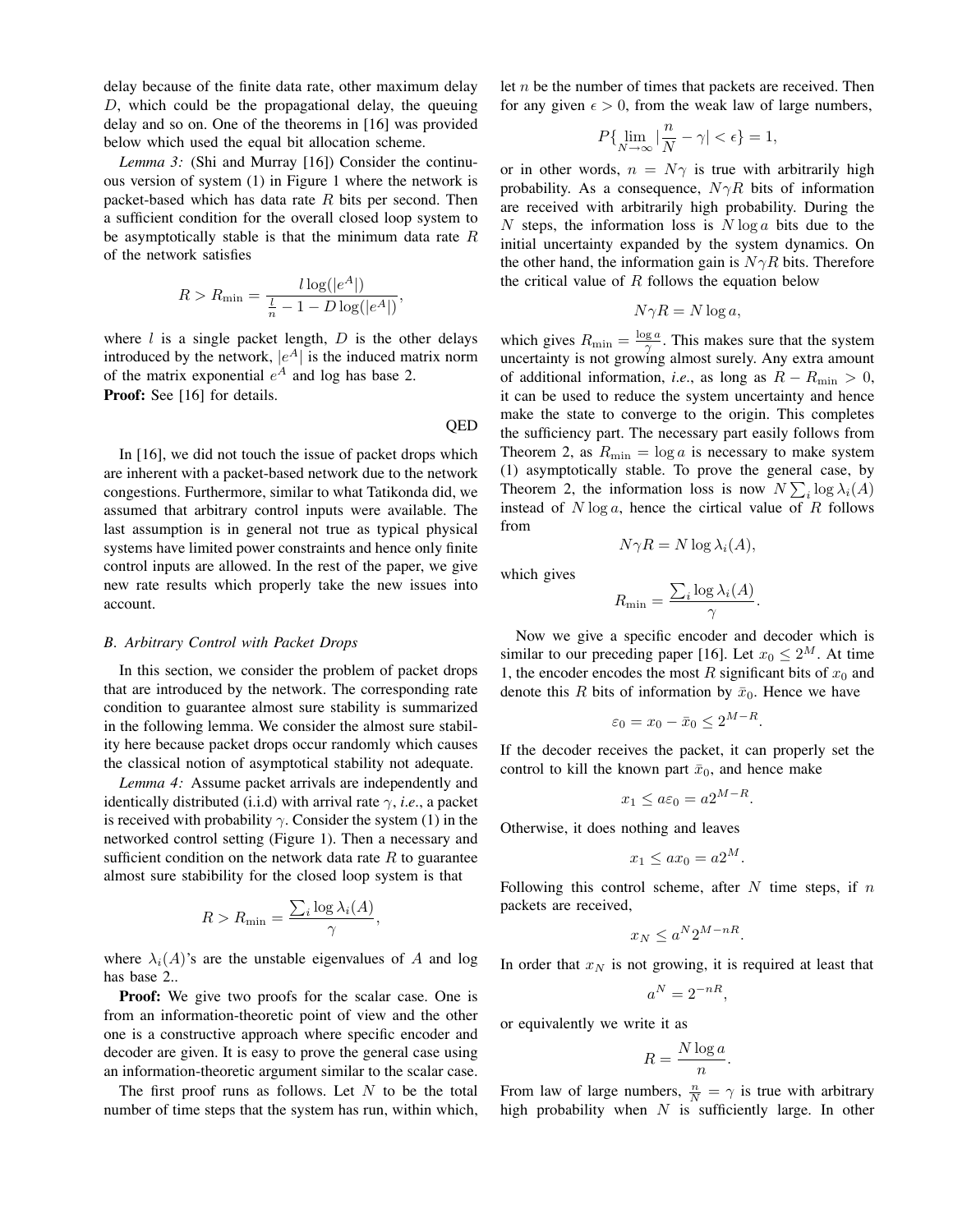words,  $R = \frac{\log a}{\log a}$  guarantees that the state will not grow almost surely. Then similar to the first proof, any additional amount of information will bring down the state to the origin. Therefore,  $R_{\min} = \frac{\log a}{\gamma}$ .

QED

*Corollary 5:* From Lemma 4, the arrival rate  $\gamma$  such that the closed loop system in Figure 1 needs to have in order to achieve almost sure stability satisfies

$$
\gamma > \gamma_{\min} = \frac{\sum_{i} \log \lambda_i(A)}{R},
$$

provided that the network data rate is R. Or equivalently, the maximum packet drop rate  $\tau$  such that the closed loop system can tolerate satisfies

$$
\tau < \tau_{\text{max}} = 1 - \frac{\sum_{i} \log \lambda_i(A)}{R}.
$$

*Remark 6:* If  $\gamma = 1$ ,  $R_{\text{min}}$  is the same as in the Theorem and the corresponding notion of almost sure stability 2 and the corresponding notion of almost sure stability is changed to asymptotical stability as the randomness is removed without packet drops. If  $\gamma$  tends to 0,  $R_{\text{min}}$  tends to  $\infty$  which is as expected.

*Remark 7:* We assume here the packet arrivals are i.i.d which is in fact not strictly necessary. As long as we have a stable distribution of the arrival rate, the result still holds. This is similar to what we did in paper [15], where the packet arrivals form a markov process which has steady state distribution.

#### *C. Bounded Control without Packet Drops*

To obtain all the above results, we assume the pair  $(A, B)$ is controllable. We implicitly assume the fact that arbitrary control inputs are allowed, *i.e.*,  $u_k$  could be unbounded. However, in real world applications, due to the limited power constraints, arbitrary control inputs are not possible. There are always constraints on the maximum size of the control inputs. Inspired by this fact, we study the rate issues with finite controls. The first lemma deals with system (1) alone with finite controls. The second lemma deals with finite control together with finite rate for the network. In both lemmas, packet drops are not considered. All the three factors are considered together in the next subsection.

*Lemma 8:* Consider the system (1) alone. Assume  $|u_k| \leq$ U for all k and  $|x_0| \leq M$ . Then the system is asymptotically stabilizable if the following holds

$$
M < M_{\text{max}} = \frac{|B|}{|A| - 1}\bar{U},
$$

where  $|A|$  and  $|B|$  are the induced matrix norm on A and B. Furthermore, this is also a necessary condition for scalar systems.

**Proof:** Let's consider a scalar system

$$
x_{k+1} = ax_k + bu_k,
$$

where  $|u_k| \leq \bar{U}$  and  $a > 1$ . Without loss of generality, assume  $x_0 = M$  and  $b > 0$ . Clearly if  $aM \le b\overline{U}$ , or

$$
M \leq \frac{bU}{a},
$$

the system can always be stabilized as we can just set  $u_0 =$  $-\frac{a}{b}x_0$ . Otherwise, if  $aM > b\overline{U}$ , we set  $u_0 = -\overline{U}$ , hence  $x_0 = aM - b\overline{U}$ . Then if  $a(aM - b\overline{U}) < b\overline{U}$  or  $x_1 = aM - bU$ . Then if  $a(aM - bU) \leq bU$ , or

$$
M \le \frac{b\bar{U}}{a}(1 + \frac{1}{a}),
$$

the system can also be stabilized as we can set  $u_1 = -\frac{a}{b}x_1$ .<br>Continuing this way, it is not hard to show that Continuing this way, it is not hard to show that

$$
M_{\text{max}} = \frac{b\bar{U}}{a-1}.
$$

Now consider a general LTI system

$$
x_{k+1} = Ax_k + Bu_k,
$$

where the pair  $(A, B)$  is controllable and  $|u_k| \leq \overline{U}$ . We can proceed as follows.

$$
|x_{k+1}| = |Ax_k + Bu_k|
$$
  
\n
$$
\leq |Ax_k| + |Bu_k|
$$
  
\n
$$
\leq |A||x_k| + |B||u_k|,
$$

where  $|A|$  and  $|B|$  are the induced matrix norm of A and B. Now treat the above system as a scalar system, from the scalar analysis, a sufficient condition is then

$$
M_{\text{max}} = \frac{|B|}{|A| - 1}\bar{U}.
$$

Note that A is unstable leads to the fact that  $|A| > 1$ .

QED

*Lemma 9:* Consider the system (1) in the networked setting as shown in Figure 1. Assume  $|u_k| < \bar{U}$  for all  $k, |x_0| \leq M$  and the network has data rate R. Then as long as

 $M < M_{\text{max}} = \frac{|B|}{|A| - 1} \bar{U}$ 

and

$$
R > R_{\min} = \sum_{i} \log \lambda_i(A),
$$

the system is asymptotically stabilizable. In other words, the rate condition is independent of the bounds on the control input.

**Proof:** For simplicity, we give the proof here for the scalar system

$$
x_{k+1} = ax_k + bu_k.
$$

The proof can be easily extended to general LTI system. We use the same encoding and decoding scheme as we did in [16] as well as in the proof of Lemma 4. Assume  $x_0 > 0$ and  $b > 0$  without loss of generality. Every time step, the encoder encodes the most  $R$  significant bits of the state information. Let  $\bar{x}_k$  denotes this R bits version of the state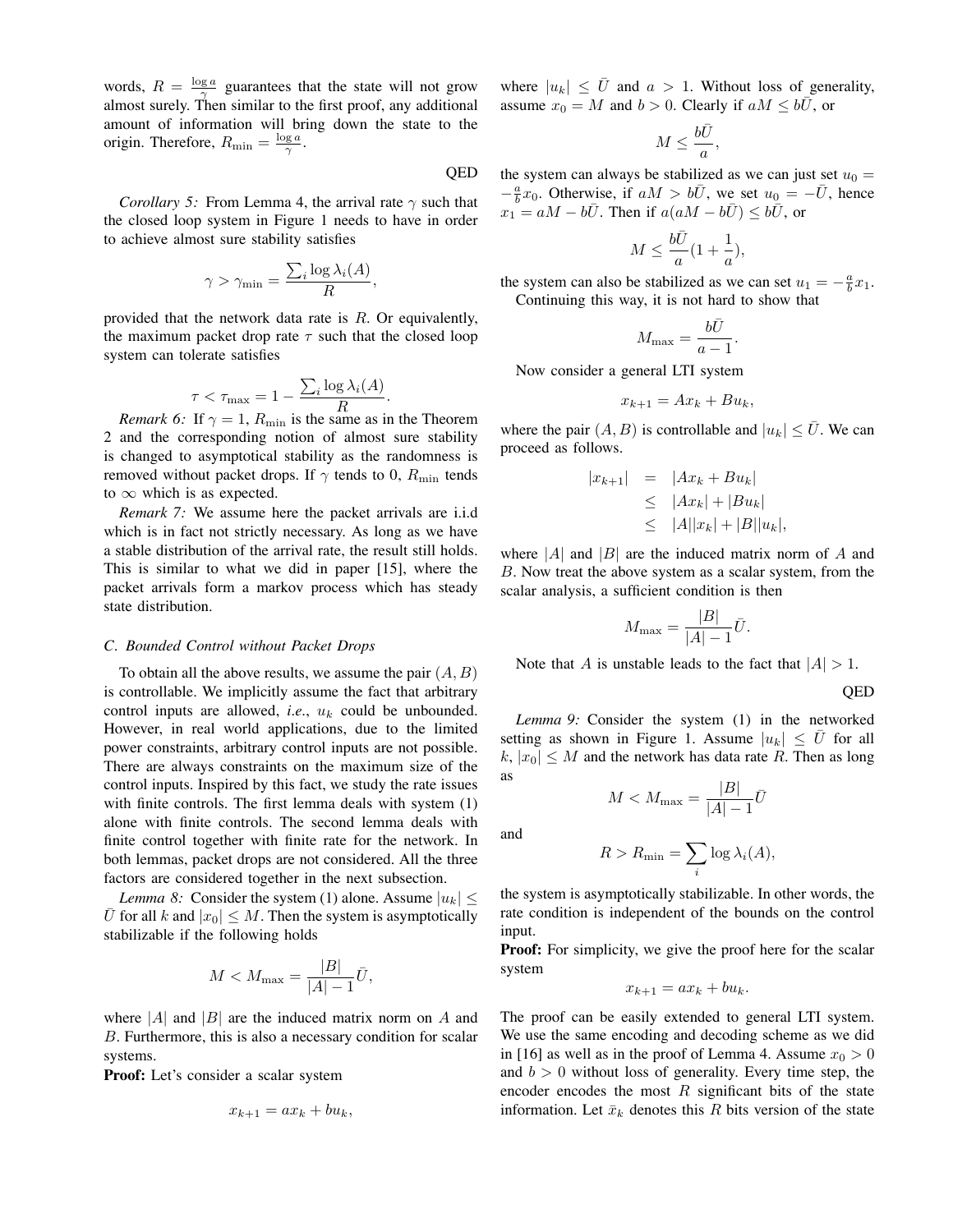$x_k$ . Whenever  $a\bar{x}_k \leq b\bar{U}$ ,  $u_k$  can be set to be  $-\frac{a}{b}\bar{x}_k$ . In this case, the rate condition on R, *i.e.*,  $R > \log a$ , guarantees that  $x_{k+1} < x_k$ . Hence all the later known states can be killed which leads to the asymptotical convergence of the state. Otherwise, if  $a\bar{x}_k > b\bar{U}$ ,  $u_k = -\bar{U}$ . Compare this with the control scheme in Lemma 8, we see that every time step the maximum input needed is just  $\bar{U}$ . That is to say, we apply maximum all the time until at some time  $k < \infty$ , after which we start to apply less control and cause the state to converge asymptotically by the aforementioned analysis. Lemma 8 assures that such  $k < \infty$  exists.

QED

#### *D. Bounded Control with Packet Drops*

In this session, we put the three factors together, namely, the finite rate and packet drops from the network and finite control inputs from the plant. It turns out that we have a negative result, *i.e.*, the closed loop system is no longer almost sure stable if all the three factors exist. The following lemma precisely captures this .

*Lemma 10:* Consider the system (1) in the networked setting as shown in Figure 1. Assume  $|u_k| < U$  for all k and  $|x_0| \leq M$ . If the packet arrival rate  $\gamma < 1$ , then no matter how large  $\bar{U}$  and R are, the closed loop system is not almost sure stable unless arbitrary control input is allowed.

**Proof:** Again, we prove here for the scalar system

$$
x_{k+1} = ax_k + bu_k.
$$

The proof can be easily extended to general cases. Assume  $x_0 > 0$  without loss of generality. For any  $\bar{U} < \infty$ , from Lemma 8, M must be bounded as well in order to achieve asymptotical stability, not mentioning almost sure stability. Hence there exists an  $N < \infty$  such that  $a^N x_0 > M$  as  $a >$ 1. As the probability of getting  $N$  consecutive packet drops is  $(1 - \gamma)^N > 0$ , *i.e.*, there is a positive probability such that the state can leave the stability region characterized by M, the system is then not almost sure stable.

QED

This completes all the main theorems and lemmas in this paper. In the following session, we provide some simulations to demonstrate the theoretical results.

#### *E. Simulations*

The following simulation results are all for the scalar system with dynamics

$$
x_{k+1} = 2x_k + u_k.
$$

The first two are examples for Lemma 4.

In Figure 2, the packet arrival rate  $\gamma = 0.7$ . According to Lemma 4,  $R_{\text{min}} = \frac{\log a}{\gamma} = 1.4286$ . The actual network<br>data rate  $R = 2$  which satisfies  $R \ge R$ . hence the closed data rate  $R = 2$ , which satisfies  $R > R_{\text{min}}$ , hence the closed loop system is almost sure stable which can been seen from the plot.

In Figure 3, the packet arrival rate  $\gamma = 0.5$ . According to Lemma 4,  $R_{\min} = \frac{\log a}{\gamma} = 2$ . R is still 2, however this time,



Fig. 2. Any Control with Rate Condition Satisfied



Fig. 3. Any Control with Rate Condition Not Satisfied

 $R>R_{\text{min}}$  is not satisfied, hence the closed loop system is not almost sure stable. The plot shows the system does not converge.

Figure 4 is for Lemma 8.  $M = 60$  and  $\overline{U} = 59.9999$ . The condition that  $M < \frac{1}{a-1}U$  is not satisfied, hence the system is not stable, which is exactly cantured in the plot system is not stable, which is exactly captured in the plot.

The final Figure 5 is for Lemma 10. The packet arrival rate  $\gamma = 0.5$ . According to Lemma 4,  $R_{\min} = \frac{\log a}{\gamma}$ 2. The actual network data rate  $R = 10$  which is much<br>greater than  $R = W$  with arbitrary control inputs the closed greater than  $R_{\text{min}}$ . With arbitrary control inputs, the closed loop system would be almost sure stable from Lemma 4. However, we set  $M = 50$  and  $\overline{U} = 100$ . Though M and  $\overline{U}$  satisfies the relationship in Lemma 8, the closed loop system is not stable from this plot.

# IV. CONCLUSIONS AND FUTURE WORK

In this second paper on towards a packet-based control theory, we have considered rate issues that are inherent with a networked control system. In particular, we extend the results we obtained from the first paper [16] and from